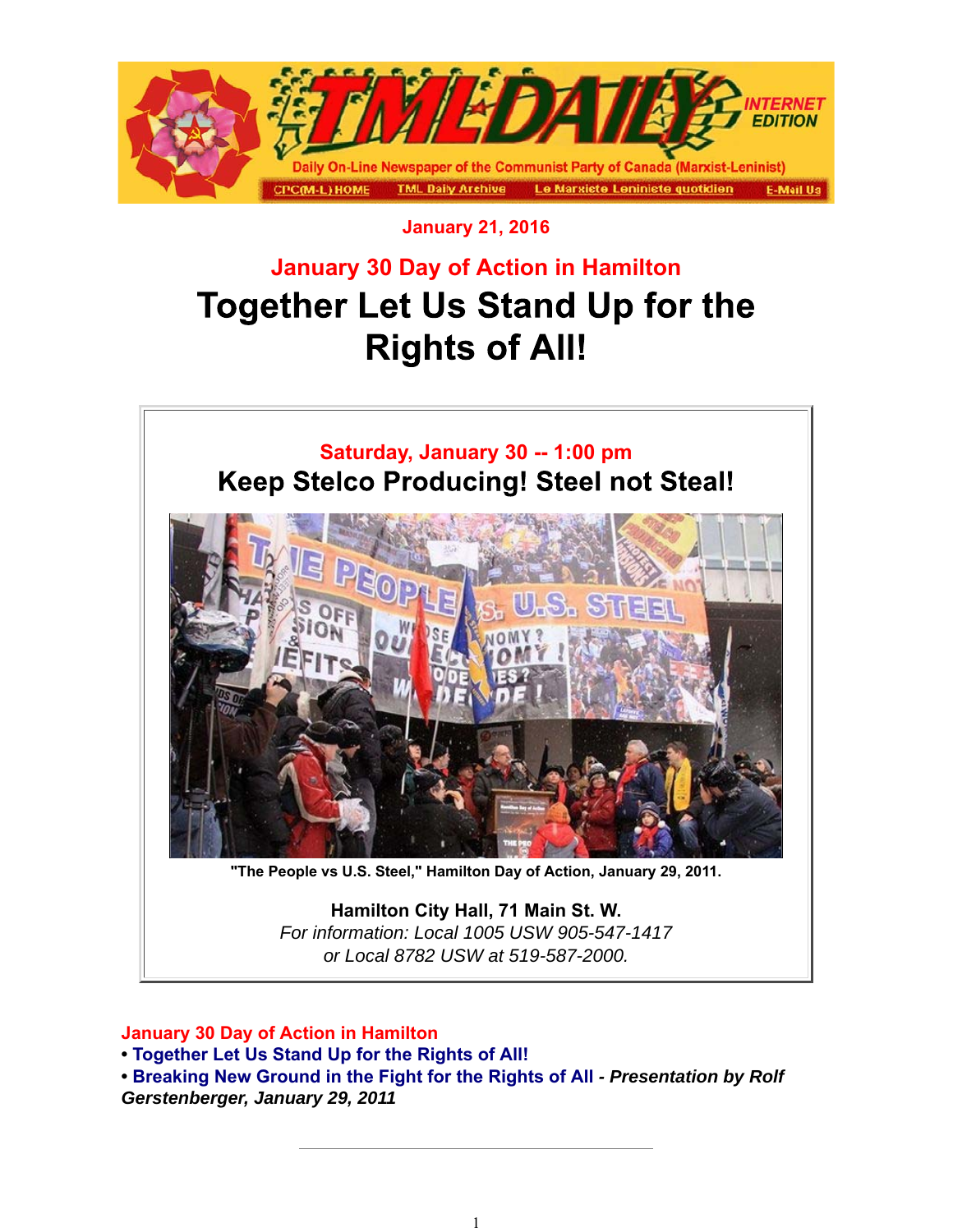### **January 30 Day of Action in Hamilton** Together Let Us Stand Up for the Rights of All!

Hamiltonians and workers from different sectors of the economy from different cities in Ontario are joining steelworkers and pensioners in Hamilton to make the Hamilton Day of Action on January 30 a success. The last day of action was held in Hamilton five years ago, on January 29, 2011, at a time when U.S. Steel had imposed a phoney lockout to extort concessions from steelworkers. To its credit, Local 1005 USW launched a campaign under the theme *The People vs. U.S. Steel* to uphold the interests of the Stelco workforce and pensioners as well as Hamilton and Canada itself.

In this issue, *TML Daily* is reproducing the speech delivered five years ago by then president of Local 1005 USW Rolf Gerstenberger at the Hamilton Day of Action.

## Breaking New Ground in the Fight for the Rights of All *- Presentation by Rolf Gerstenberger, January 29, 2011 -*



Local 1005 sincerely appreciates everyone's presence here today. We consider this a historic gathering which makes a historic statement of the determination of Canadian workers and people to resolve the crisis in their favour, not in the favour of the rich, and to say that governments are duty bound to uphold public right not monopoly right.

We are gathered here for this day of action to defend and affirm our rights. In the modern world people have rights by virtue of being human. All governments and those who employ humans must recognize those rights and guarantee them. Those rights include the right to a livelihood and security in retirement. Our rights at this time can be broadly expressed as public right. A problem for Canadians to confront and resolve is not only the recognition of our rights but more importantly how to affirm and guarantee them in practice.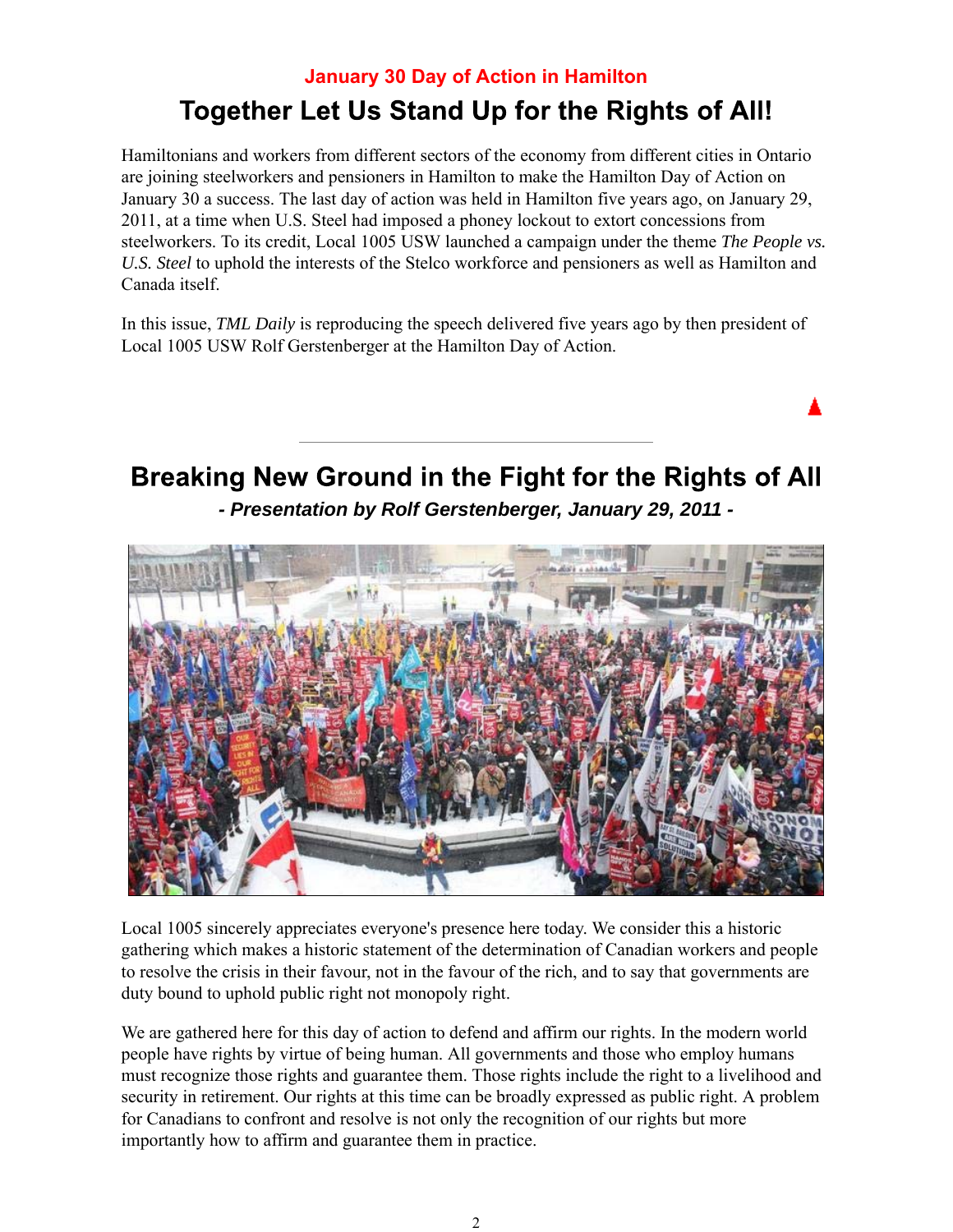

In opposition to our rights, the monopolies, including the big banks and other private financial enterprises and the governments that are their representatives and serve them, have their own view of rights and more importantly they have the political and economic power to enforce their rights and crush public right. Their view is that the people's rights by virtue of being human are merely privileges only to be granted if they serve the narrow interests of the monopolies. This can be expressed as monopoly right.

Last December, we witnessed the most disgusting example of the politics of monopoly right trampling the politics of public right in the events surrounding the national meeting on pensions in Kananaskis, Alberta. The Harper government without warning reversed its pledge to strengthen the indexed defined benefits of the

Canada Pension Plan and instead promoted yet another registered savings plan so loved by the private financial enterprises. That is a betrayal of the federal government's social responsibility to guarantee indexed defined-benefit pensions for all.

The bankruptcy protection of Nortel Networks and the all-out assault on the retirement, disability and other benefits of Nortel workers stand as a grievous example of monopoly right using this method to trump public right. Countless other companies have used and are using bankruptcy protection, including some of the richest monopolies, to skip out on their pension and other social obligations. This is unjust and governments must do their duty and stand up for Canadians and public right in opposition to these companies and monopoly right.

The assault on the security of all in retirement includes dark suggestions that the next target will be the defined-benefit pensions of municipal, provincial and federal public workers. The most pro-monopoly neo-liberal forces have seized power in the federal government and many provinces and big cities such as Toronto. They are determined to privatize public services such as the Post Office and municipal, provincial and municipal services. This attack includes the negation of the right to security in retirement for all and the very conception of a modern society that guarantees the rights of all, where public right



is defended in opposition to monopoly right as a primary responsibility and duty of government.

The people's struggle versus U.S. Steel closely mirrors that of the people versus the global mining monopoly Vale. These global monopolies and others such as Xstrata pledged employment and production levels when they seized Stelco, Inco and Falconbridge and quickly broke those commitments. U.S. Steel specifically entered into a pension agreement with the Ontario government wherein it guaranteed steelworkers' indexed defined-benefit plans. The global